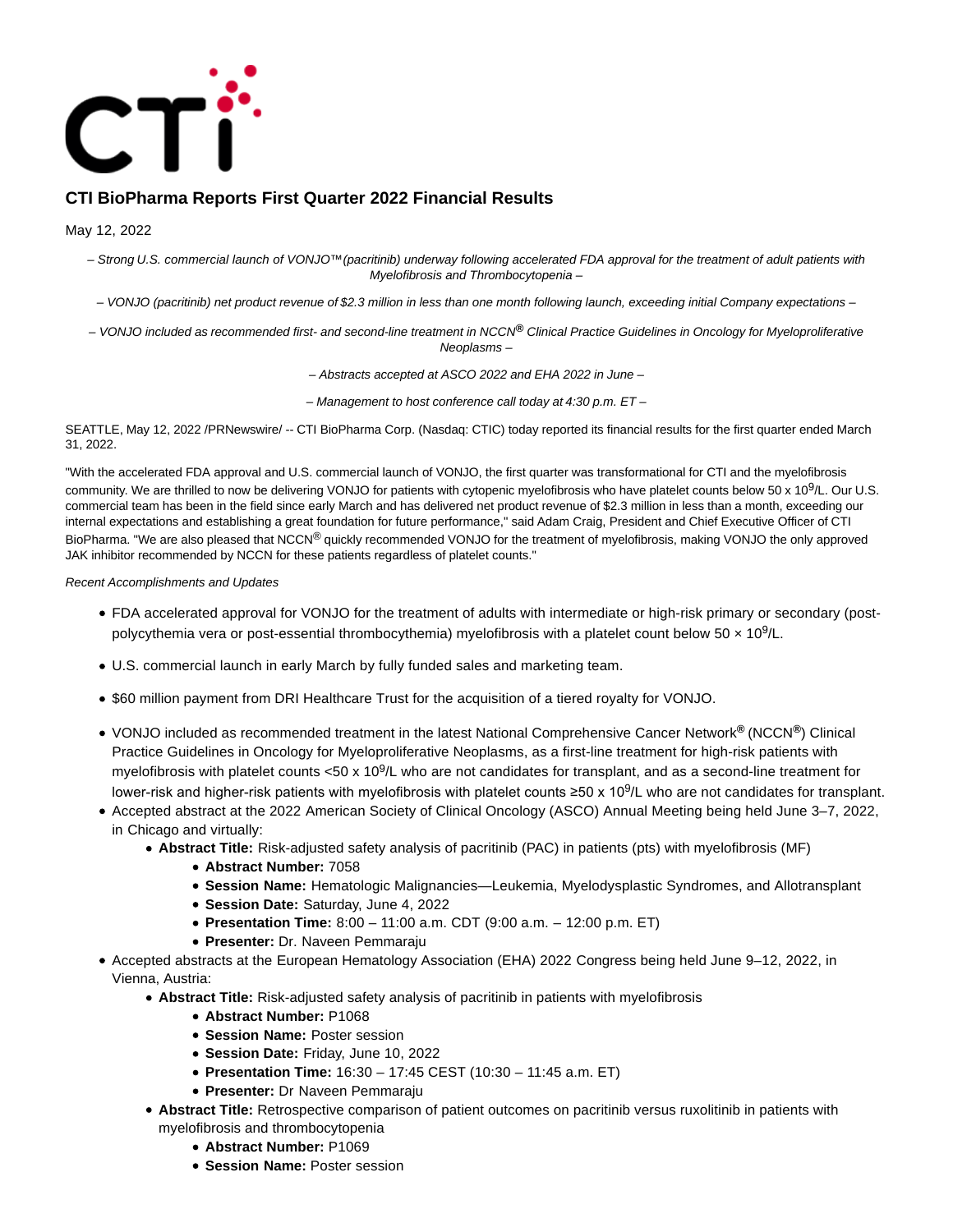- **Session Date:** Friday, June 10, 2022
- **Presentation Time:** 16:30 17:45 CEST (10:30 11:45 a.m. ET)
- **Presenter:** Prof. Claire Harrison

#### **First Quarter Financial Results**

Net product sales of \$2.3 million for the first quarter ended March 31, 2022 were attributable to VONJO product sales in the United States. There were no product sales for the comparable period in 2021. Our realization of future product sales will be dependent, in part, upon our commercialization efforts and the market acceptance of VONJO among physicians, patients, healthcare payers and the medical community.

Operating loss was \$35.1 million and \$17.1 million for the three months ended March 31, 2022 and 2021, respectively. The increase in operating loss between periods resulted primarily from increases in selling, general and administrative activities related to the commercial-launch of VONJO and the growth in our commercial infrastructure, as well as a \$10.3 million milestone expense related to FDA approval of VONJO, which was included in other operating expenses for the three months ended March 31, 2022.

Net loss for the three months ended March 31, 2022 was \$37.2 million, or \$0.37 for basic and diluted loss per share, compared to net loss of \$17.3 million, or \$0.23 for basic and diluted loss per share, for the same period in 2021.

As of March 31, 2022, our cash and cash equivalents totaled \$96.9 million. We expect our present financial resources, including expected cash receipts from receivables arising from historical net product sales of VONJO (but excluding any proceeds of future net product sales of VONJO), will enable us to fund our operations into the first quarter of 2023. In accordance with applicable accounting standards, our evaluation of our expected cash runway considers only relevant conditions and events that are known or reasonably knowable at the date that the financial statements are issued. As a result, our cash runway evaluation did not include VONJO sales that we may recognize in the future. We expect to include future net product sales of VONJO in our cash runway projections once we have an established history of such sales.

#### **Conference Call and Webcast**

CTI will host a conference call and webcast to review its first quarter 2022 financial results and provide an update on business activities today, May 12 at 4:30 p.m. ET. To access the live call by phone please dial (877) 735-2860 (domestic) or (602) 563-8791 (international); the conference ID is 7291915. A live audio webcast of the event may also be accessed through the "Investors" section of CTI's website a[t www.ctibiopharma.com.](http://www.ctibiopharma.com/) A replay of the webcast will be available for 30 days following the event.

#### **About VONJO (pacritinib)**

Pacritinib is an oral kinase inhibitor with activity against wild type Janus Associated Kinase 2 (JAK2), mutant JAK2<sup>V617F</sup> form and FMS-like tyrosine kinase 3 (FLT3), which contribute to signaling of a number of cytokines and growth factors that are important for hematopoiesis and immune function. Myelofibrosis is often associated with dysregulated JAK2 signaling. Pacritinib has higher inhibitory activity for JAK2 over other family members, JAK3 and TYK2. At clinically relevant concentrations, pacritinib does not inhibit JAK1. Pacritinib exhibits inhibitory activity against additional cellular kinases (such as CSF1R and IRAK1), the clinical relevance of which is unknown.

VONJO is indicated for the treatment of adults with intermediate or high-risk primary or secondary (post-polycythemia vera or post-essential thrombocythemia) myelofibrosis with a platelet count below  $50 \times 10^9$ /L. This indication is approved under accelerated approval based on spleen volume reduction. Continued approval for this indication may be contingent upon verification and description of clinical benefit in a confirmatory trial(s).

# **Important VONJO Safety Information**

#### Hemorrhage:

Serious (11%) and fatal (2%) hemorrhages have occurred in VONJO-treated patients with platelet counts <100  $\times$  10<sup>9</sup>/L. Serious (13%) and fatal (2%) hemorrhages have occurred in VONJO-treated patients with platelet counts <50 x 10<sup>9</sup>/L. Grade ≥3 bleeding events (defined as requiring transfusion or invasive intervention) occurred in 15% of patients treated with VONJO compared to 7% of patients treated on the control arm. Due to hemorrhage, VONJO dose-reductions, dose interruptions, or permanent discontinuations occurred in 3%, 3%, and 5% of patients, respectively.

Avoid use of VONJO in patients with active bleeding and hold VONJO 7 days prior to any planned surgical or invasive procedures. Assess platelet counts periodically, as clinically indicated. Manage hemorrhage using treatment interruption and medical intervention.

#### Diarrhea:

VONJO causes diarrhea in approximately 48% of patients compared to 15% of patients treated on the control arm. The median time to resolution in VONJO-treated patients was 2 weeks. The incidence of reported diarrhea decreased over time with 41% of patients reporting diarrhea in the first 8 weeks of treatment, 15% in Weeks 8 through 16, and 8% in Weeks 16 through 24. Diarrhea resulted in treatment interruption in 3% of VONJO-treated patients. None of the VONJO-treated patients reported diarrhea that resulted in treatment discontinuation. Serious diarrhea adverse reactions occurred in 2% of patients treated with VONJO compared to no such adverse reactions in patients in the control arm.

Control pre-existing diarrhea before starting VONJO treatment. Manage diarrhea with antidiarrheal medications, fluid replacement, and dose-modification. Treat diarrhea with anti-diarrheal medications promptly at the first onset of symptoms. Interrupt or reduce VONJO dose in patients with significant diarrhea despite optimal supportive care.

# Thrombocytopenia:

VONJO can cause worsening thrombocytopenia. VONJO dosing was reduced due to worsening thrombocytopenia in 2% of patients with pre–existing moderate to severe thrombocytopenia (platelet count <100 x 10<sup>9</sup>/L). VONJO dosing was reduced due to worsening thrombocytopenia in 2% of patients with pre–existing severe thrombocytopenia (platelet count  $<$  50  $\times$  10<sup>9</sup>/L).

Monitor platelet count prior to VONJO treatment and as clinically indicated during treatment. Interrupt VONJO in patients with clinically significant worsening of thrombocytopenia that lasts for more than 7 days. Restart VONJO at 50% of the last given dose once the toxicity has resolved. If toxicity recurs hold VONJO. Restart VONJO at 50% of the last given dose once the toxicity has resolved.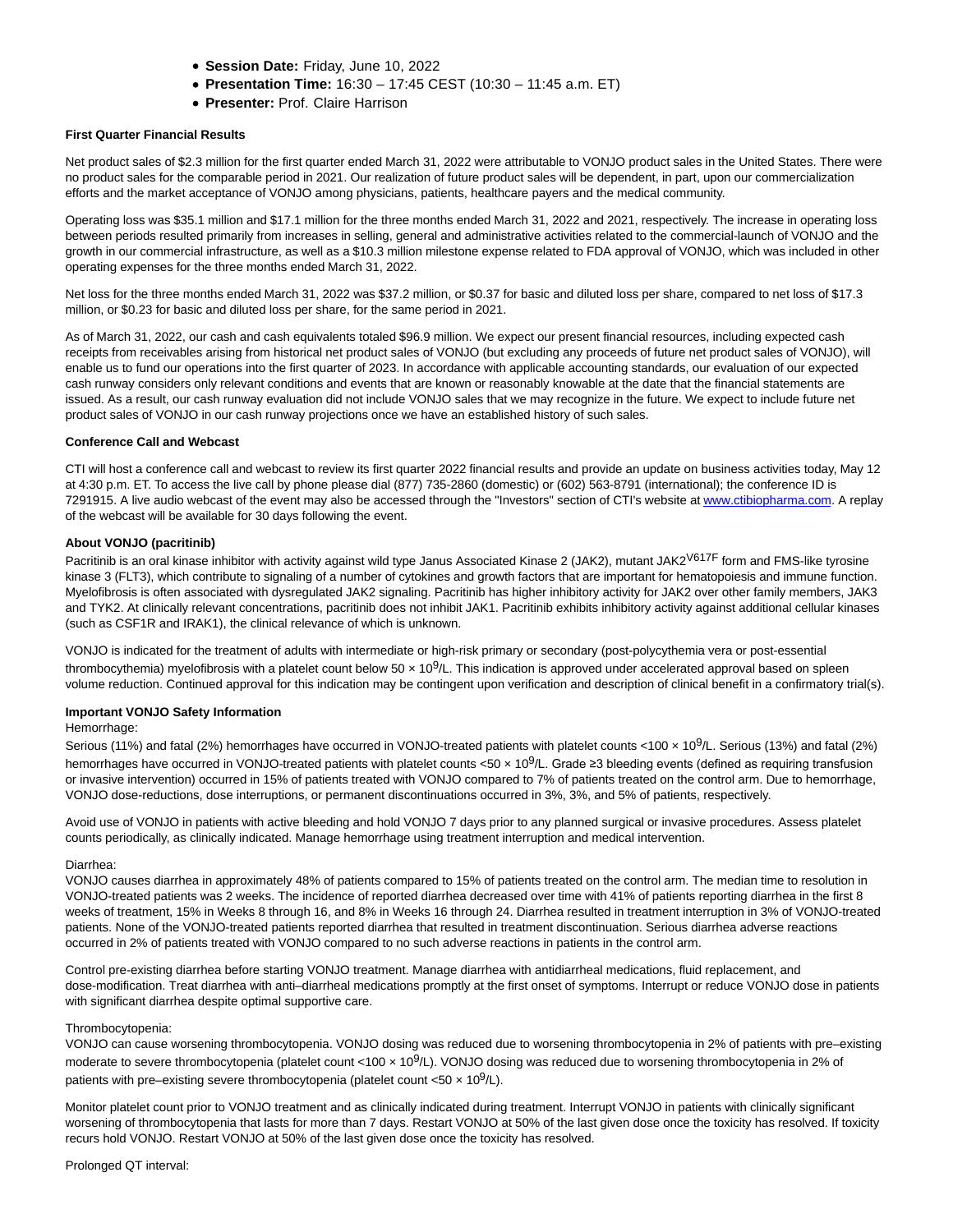VONJO can cause prolongation of the QTc interval. QTc prolongation of >500 msec was higher in VONJO-treated patients than in patients in the control arm (1.4% vs 1%). QTc increase from baseline by 60 msec or higher was greater in VONJO-treated patients than in control arm patients (1.9% vs 1%). Adverse reactions of QTc prolongation were reported for 3.8% of VONJO-treated patients and 2% of control arm patients. No cases of torsades de pointes were reported.

Avoid use of VONJO in patients with a baseline QTc of >480 msec. Avoid use of drugs with significant potential for QTc prolongation in combination with VONJO. Correct hypokalemia prior to and during VONJO treatment. Manage QTc prolongation using VONJO interruption and electrolyte management.

#### Major Adverse Cardiac Events (MACE):

Another Janus associated kinase (JAK)-inhibitor has increased the risk of MACE, including cardiovascular death, myocardial infarction, and stroke (compared to those treated with TNF blockers) in patients with rheumatoid arthritis, a condition for which VONJO is not indicated.

Consider the benefits and risks for the individual patient prior to initiating or continuing therapy with VONJO particularly in patients who are current or past smokers and patients with other cardiovascular risk factors. Patients should be informed about the symptoms of serious cardiovascular events and the steps to take if they occur.

#### Thrombosis:

Another JAK-inhibitor has increased the risk of thrombosis, including deep venous thrombosis, pulmonary embolism, and arterial thrombosis (compared to those treated with TNF blockers) in patients with rheumatoid arthritis, a condition for which VONJO is not indicated.

Patients with symptoms of thrombosis should be promptly evaluated and treated appropriately.

#### Secondary Malignancies:

Another JAK-inhibitor has increased the risk of lymphoma and other malignancies excluding non-melanoma skin cancer (NMSC) (compared to those treated with TNF blockers) in patients with rheumatoid arthritis, a condition for which VONJO is not indicated. Patients who are current or past smokers are at additional increased risk.

Consider the benefits and risks for the individual patient prior to initiating or continuing therapy with

VONJO, particularly in patients with a known malignancy (other than a successfully treated NMSC), patients who develop a malignancy, and patients who are current or past smokers.

#### Risk of Infection:

Another JAK-inhibitor has increased the risk of serious infections (compared to best available therapy) in patients with myeloproliferative neoplasms. Serious bacterial, mycobacterial, fungal and viral infections may occur in patients treated with VONJO. Delay starting therapy with VONJO until active serious infections have resolved. Observe patients receiving VONJO for signs and symptoms of infection and manage promptly. Use active surveillance and prophylactic antibiotics according to clinical guidelines.

# Interactions with CYP3A4 Inhibitors or Inducers:

Co-administration of VONJO with strong CYP3A4 inhibitors or inducers is contraindicated. Avoid concomitant use of VONJO with moderate CYP3A4 inhibitors or inducers.

Drug interruptions due to an adverse reaction occurred in 27% patients who received VONJO 200 mg twice daily compared to 10% of patients treated with BAT. Dosage reductions due to an adverse reaction occurred in 12% of patients who received VONJO 200 mg twice daily compared to 7% of patients treated with BAT. Permanent discontinuation due to an adverse reaction occurred in 15% of patients receiving VONJO 200 mg twice daily compared to 12% of patients treated with BAT.

# **Please visi[t http://www.ctibiopharma.com/vonjo\\_prescribing\\_information f](https://c212.net/c/link/?t=0&l=en&o=3535136-1&h=3039990410&u=https%3A%2F%2Fc212.net%2Fc%2Flink%2F%3Ft%3D0%26l%3Den%26o%3D3458326-1%26h%3D105524758%26u%3Dhttp%253A%252F%252Fwww.ctibiopharma.com%252Fvonjo_prescribing_information%26a%3Dhttp%253A%252F%252Fwww.ctibiopharma.com%252Fvonjo_prescribing_information&a=http%3A%2F%2Fwww.ctibiopharma.com%2Fvonjo_prescribing_information)or full Prescribing Information and the Medication Guide.**

#### **About Myelofibrosis**

Myelofibrosis is bone marrow cancer that results in formation of fibrous scar tissue and can lead to thrombocytopenia and anemia, weakness, fatigue and an enlarged spleen and liver. Within the United States, there are approximately 21,000 patients with myelofibrosis, 7,000 of which have severe thrombocytopenia (defined as blood platelet counts of less than 50 x10 $9/$ L). Severe thrombocytopenia is associated with poor survival and high symptom burden and can occur as a result of disease progression or from drug toxicity with other JAK2 inhibitors, such as JAKAFI and INREBIC.

# **About CTI BioPharma Corp.**

We are a commercial biopharmaceutical company focused on the acquisition, development and commercialization of novel targeted therapies for blood-related cancers that offer a unique benefit to patients and their healthcare providers. CTI has one FDA-approved product VONJO™ (pacritinib), a JAK2 and IRAK1, that spares JAK1. VONJO is approved for the treatment of adults with intermediate or high-risk primary or secondary (postpolycythemia vera or post-essential thrombocythemia) myelofibrosis with a platelet count below 50  $\times$  10<sup>9</sup>/L. CTI is conducting the Phase 3 PACIFICA study of VONJO in patients with myelofibrosis and severe thrombocytopenia as a post-marketing requirement.

VONJO<sup>™</sup> is a trademark oCTI BioPharma Corp.

# **Forward-Looking Statements**

Statements included in this press release that are not historical in nature are forward-looking statements within the meaning of Section 27A of the Securities Act of 1933 and Section 21E of the Securities Exchange Act of 1934 and the Private Securities Litigation Reform Act of 1995. These forward-looking statements are based on current assumptions that involve risks, uncertainties and other factors that may cause the actual results, events or developments to be materially different from those expressed or implied by such forward-looking statements. These risks and uncertainties include, but are not limited to: our ability to successfully commercialize VONJO and generate future revenues with respect to VONJO; our limited experience in generating revenue from product sales; the accuracy of our assumptions regarding our planned expenditures and sufficiency of our cash to fund operations; risks and uncertainties related to the COVID-19 pandemic as it relates to our operations and ongoing clinical trials; and those risks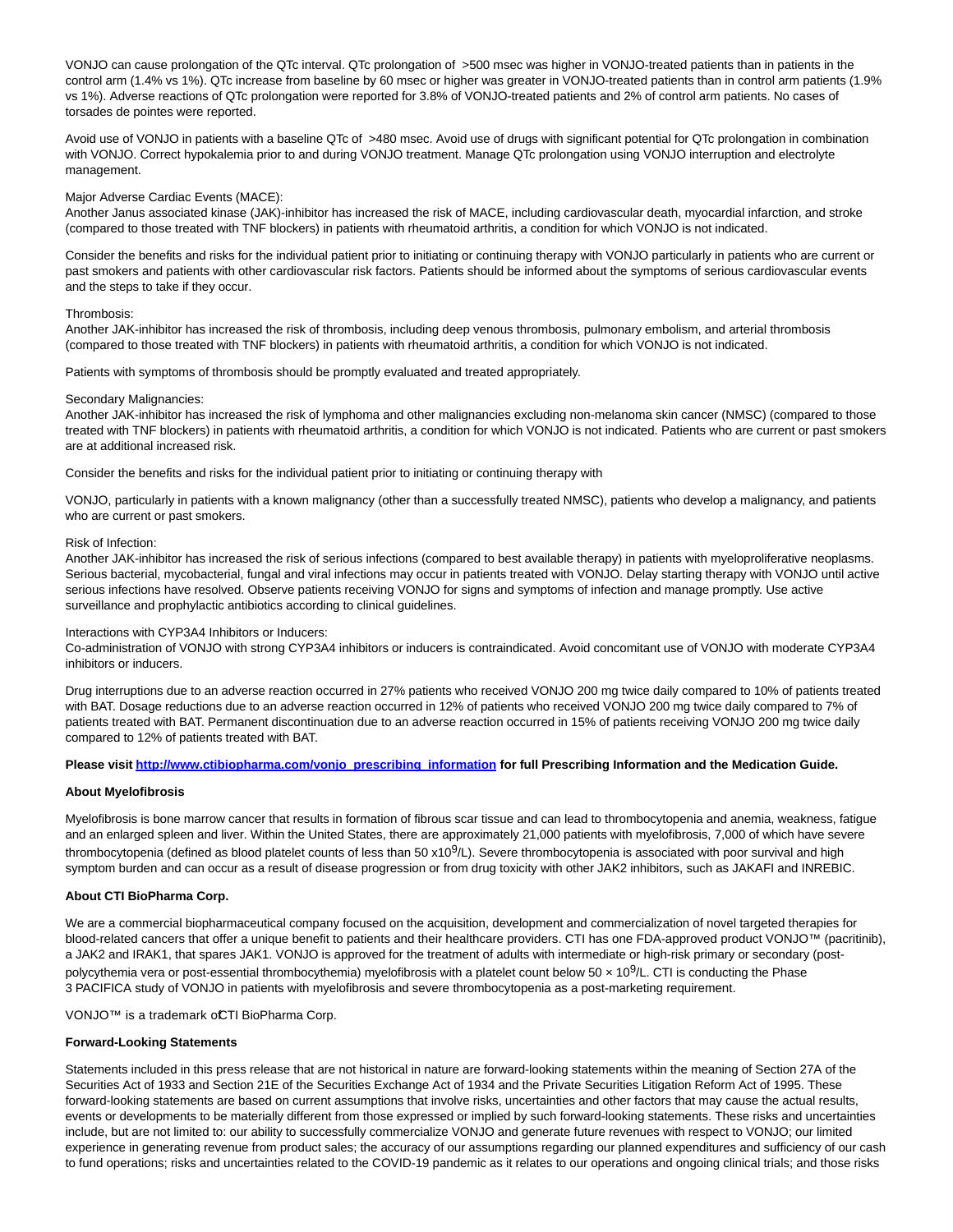more fully discussed in the section entitled "Risk Factors" in our Annual Report on Form 10-K for the year ended December 31, 2021 and subsequent quarterly reports on Form 10-Q. These forward-looking statements speak only as of the date hereof and we assume no obligation to update these forward-looking statements, and readers are cautioned not to place undue reliance on such forward-looking statements. "CTI BioPharma" and the CTI BioPharma logo are registered trademarks or trademarks of CTI BioPharma Corp. in various jurisdictions. All other trademarks belong to their respective owner.

# **CTI BioPharma Investor Contacts:**

Argot Partners

+212-600-1902

# [cti@argotpartners.com](mailto:cti@argotpartners.com)

#### (tables follow)

# CTI BioPharma Corp. Condensed Statements of Operations (In thousands, except per share amounts) (unaudited)

|                                                                            | <b>Three Months Ended</b><br>March 31, |          |
|----------------------------------------------------------------------------|----------------------------------------|----------|
|                                                                            | 2022                                   | 2021     |
| Net product sales                                                          | \$<br>$2,295$ \$                       |          |
| Operating costs and expenses:                                              |                                        |          |
| Cost of sales                                                              | 278                                    |          |
| Research and development                                                   | 8,048                                  | 9,444    |
| Selling, general and administrative                                        | 18,046                                 | 7,626    |
| Other operating expenses                                                   | 11,023                                 |          |
| Total operating costs and expenses                                         | 37,395                                 | 17,070   |
| Loss from operations                                                       | (35, 100)                              | (17,070) |
| Non-operating expenses:                                                    |                                        |          |
| Interest expense, net                                                      | (2,063)                                | (187)    |
| Foreign exchange loss                                                      | $^{\prime}$ 12)                        | (9)      |
| Total non-operating expenses                                               | (2,075)                                | (196)    |
| Net loss                                                                   | (37,175)\$                             | (17,266) |
| Basic and diluted net loss per common share                                | $(0.37)$ \$                            | (0.23)   |
| Shares used in calculation of basic and diluted net loss per common share: | 99,834                                 | 76,367   |

| Balance Sheet Data (unaudited):      | (amounts in thousands) |           |              |
|--------------------------------------|------------------------|-----------|--------------|
|                                      |                        | March 31, | December 31, |
|                                      |                        | 2022      | 2021         |
| Cash and cash equivalents<br>S       |                        | 96,902\$  | 65,446       |
| Accounts receivable, net             |                        | 2.426     |              |
| Working capital                      |                        | 4.351     | 1.728        |
| <b>Total assets</b>                  |                        | 131,435   | 72,434       |
| Current portion of long-term debt    |                        | 47,521    | 47,380       |
| Total stockholders' (deficit) equity |                        | (27,917)  | 3.767        |